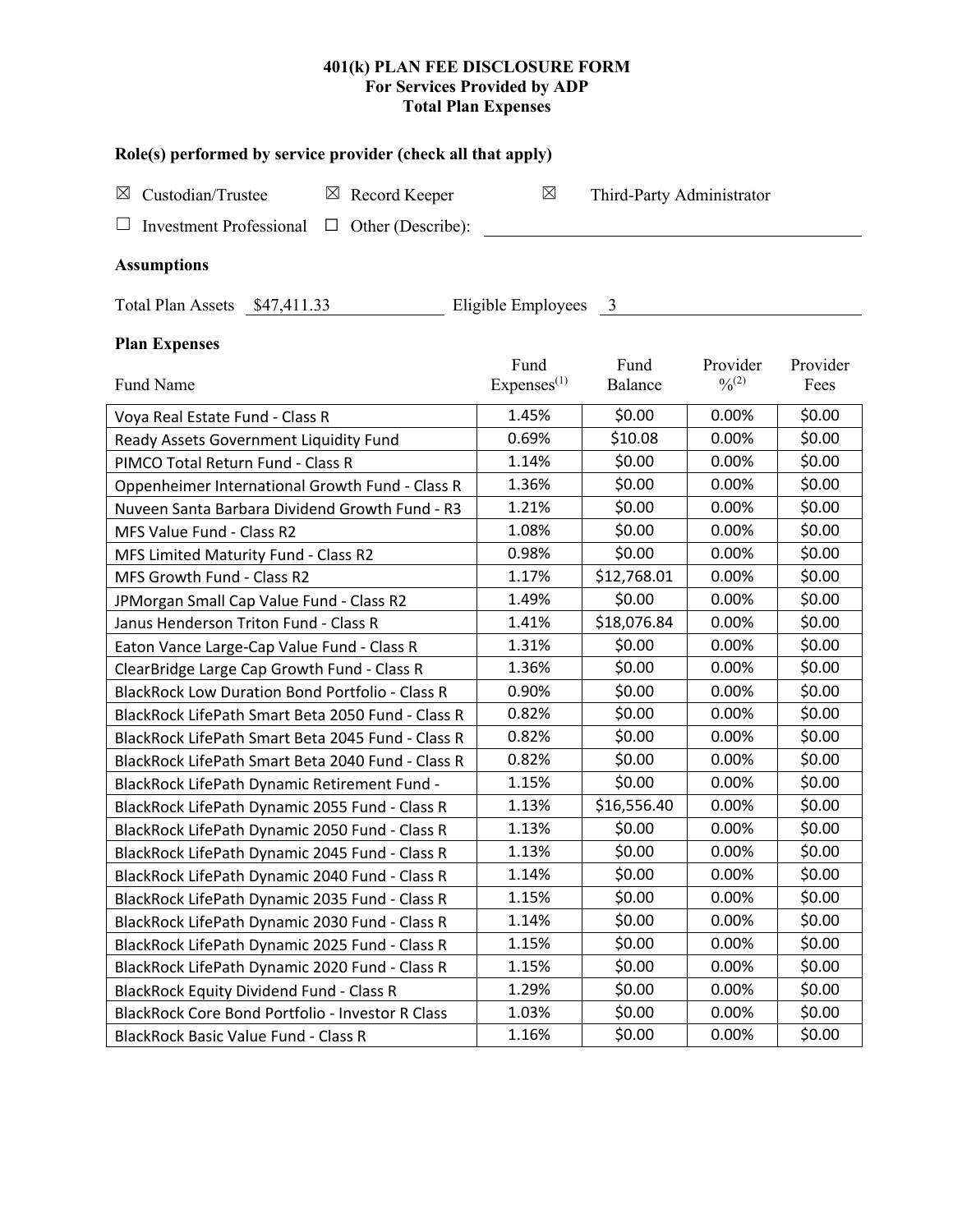| Provider fees paid from Fund Expenses                                   | <b>\$0.00</b> |
|-------------------------------------------------------------------------|---------------|
| Provider fees deducted from participant accounts or paid by employer    | \$2,381.88    |
| Investment expenses (i.e., Fund Expenses not used to pay provider fees) | \$591.43      |
| Total ("all-in") plan expenses                                          | \$2,973.31    |

(1) Fund Expenses include the fund's expense ratio plus any "wrap" fee charged by the provider. The expense ratio is determined through an annual calculation, where a fund's operating expenses are divided by the average dollar value of its assets under management. Fund Expenses lower investor returns.

(2) Provider % includes revenue sharing paid to the provider by the investment fund or wrap fees added by the provider. These expenses lower investor returns.